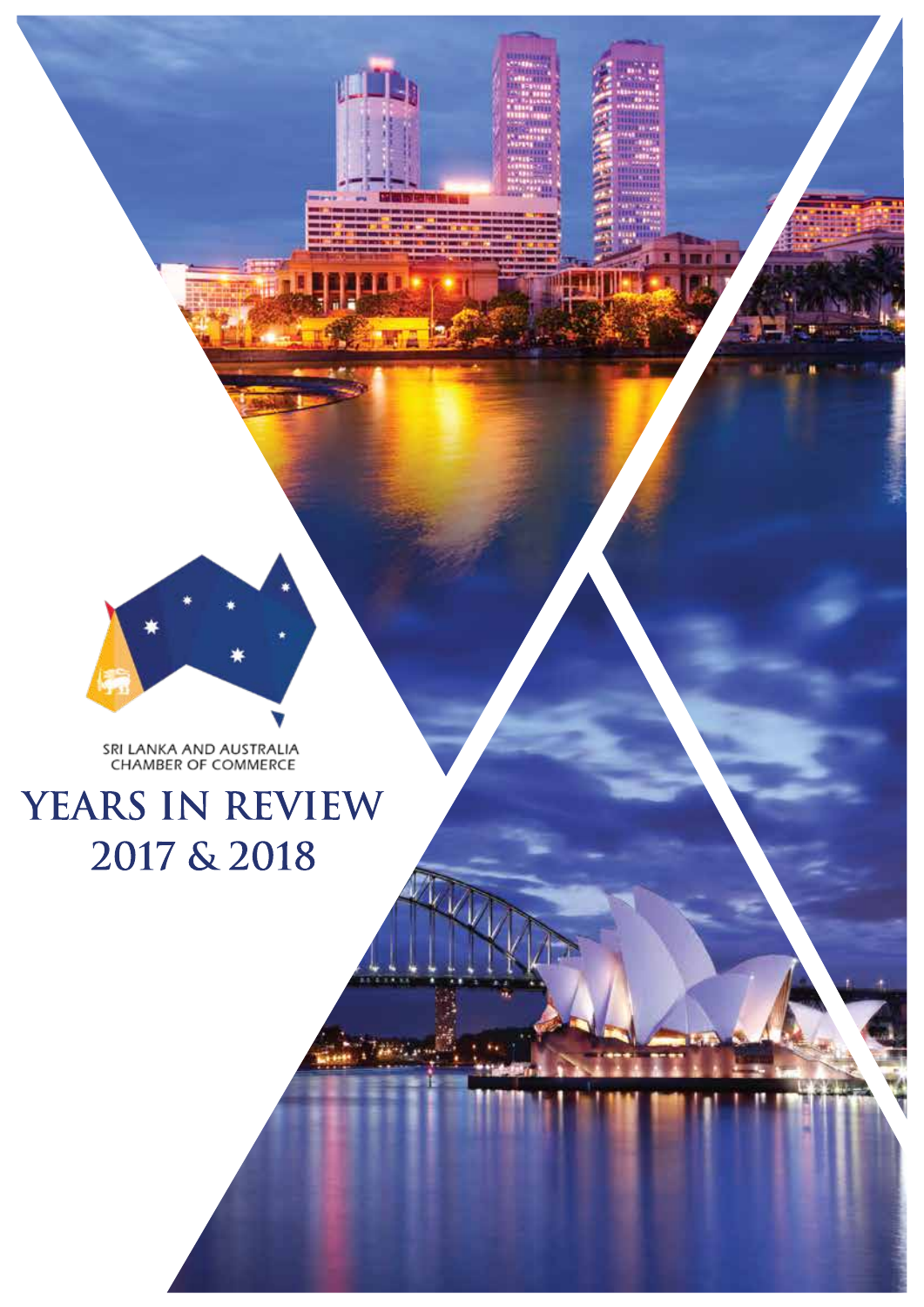

"Our vision is to further enhance the enormous trade potential through facilitation of bi-lateral trade relations between the two countries, whereby our shared cultural values and aspirations can both inform and reform how business gets done between our two great countries."

In 2017 and 2018, Sri Lanka and Australia Chamber of Commerce (SLACC) was able to reach many milestones and add greater value to our members and partners. In 2019, we have strategized to promote greater cooperation and collaboration between our two countries in all trade related matters. We aim to work even more closely with other trade organizations, government bodies and non-governmental organizations keeping in mind Social Responsibilities. In the New Year, our relationship with partners and members will be further strengthened by delivering a range of events, membership services and strategic initiatives. We will connect our members and partners to decision-makers, smart ideas and fresh opportunities.

## **BECAUSE WE ARE BETTER TOGETHER**

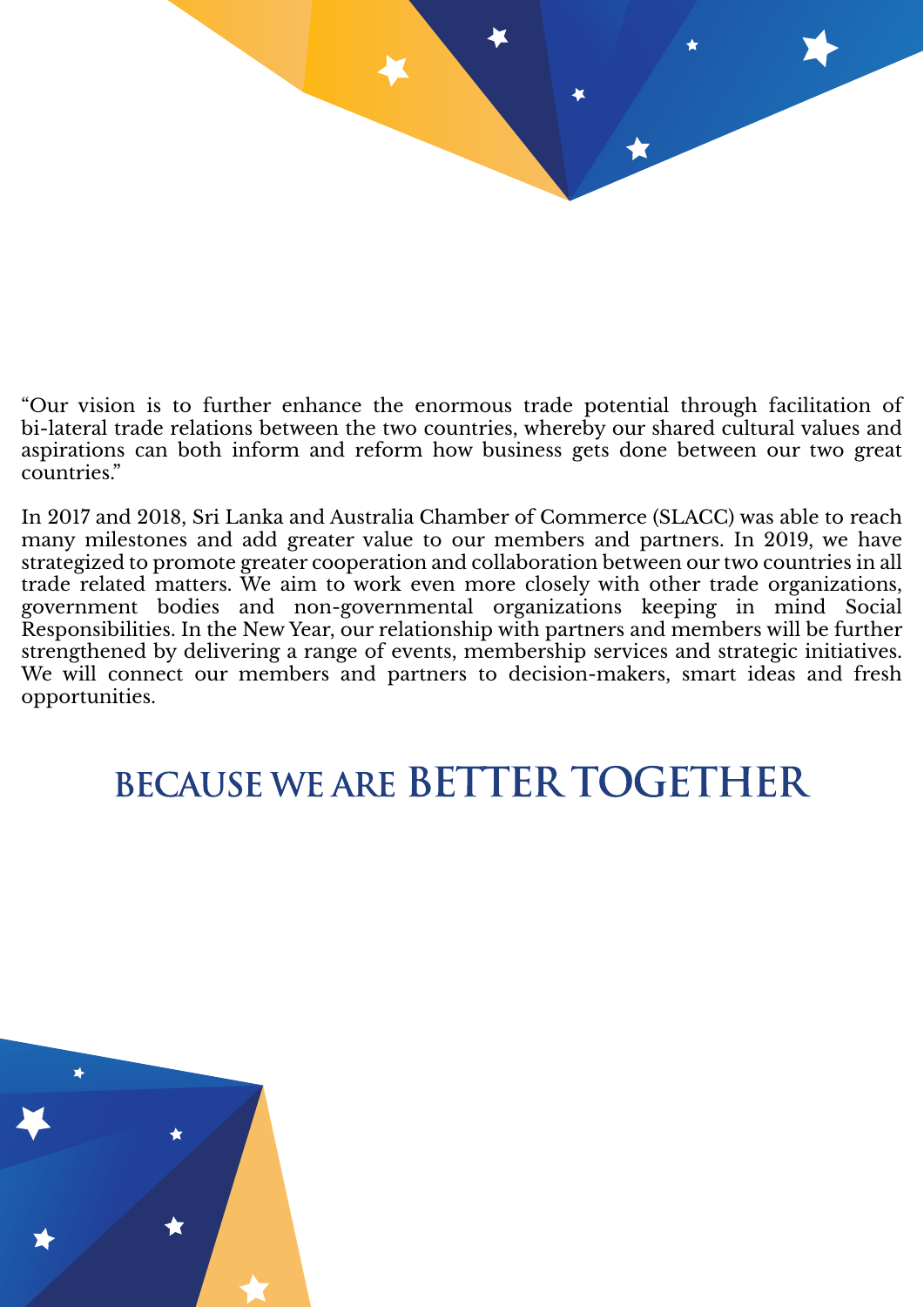# **YEARS IN REVIEW 2017 & 2018**

#### Business Plan Competition Launch in Colombo & Jaffna

In 2018, SLACC, together with the Queensland University of Technology and The Chartered Accountants Sri Lanka successfully launched Sri Lanka's largest Business plan competition for the 3rd consecutive year. A team of students from QUT travelled to Sri Lanka to conduct workshops in solving Case Studies. Over 250 Year 12 students from 130 schools representing many regions of Sri Lanka attended the event and it was great witnessing the enthusiasm displayed by these students. In order to provide the students in the north the same opportunities, we conducted one work shop in Jaffna for the first time.

Finals are estimated to be held in early April 2019 and the winner of the finals will travel to Brisbane in May 2019 to take part in the QUT Blueshift Competition. The winning teams of the past competitions- Mahamaya College Kandy in 2017 and Ananda College Colombo in 2018, got the opportunity to visit Brisbane Australia and take part in the QUT Blueshift Competition. The next generation of Sri Lankan business leaders are in the making and SLACC is proud to be involved in this initiative.



Students from Jaffna who participated in the workshop Champion team 2017 – Mahamaya College at



the Blue Shift finals in Brisbane.



Champion team 2018 – Ananda College, Colombo Students from Colombo who



participated in the workshop

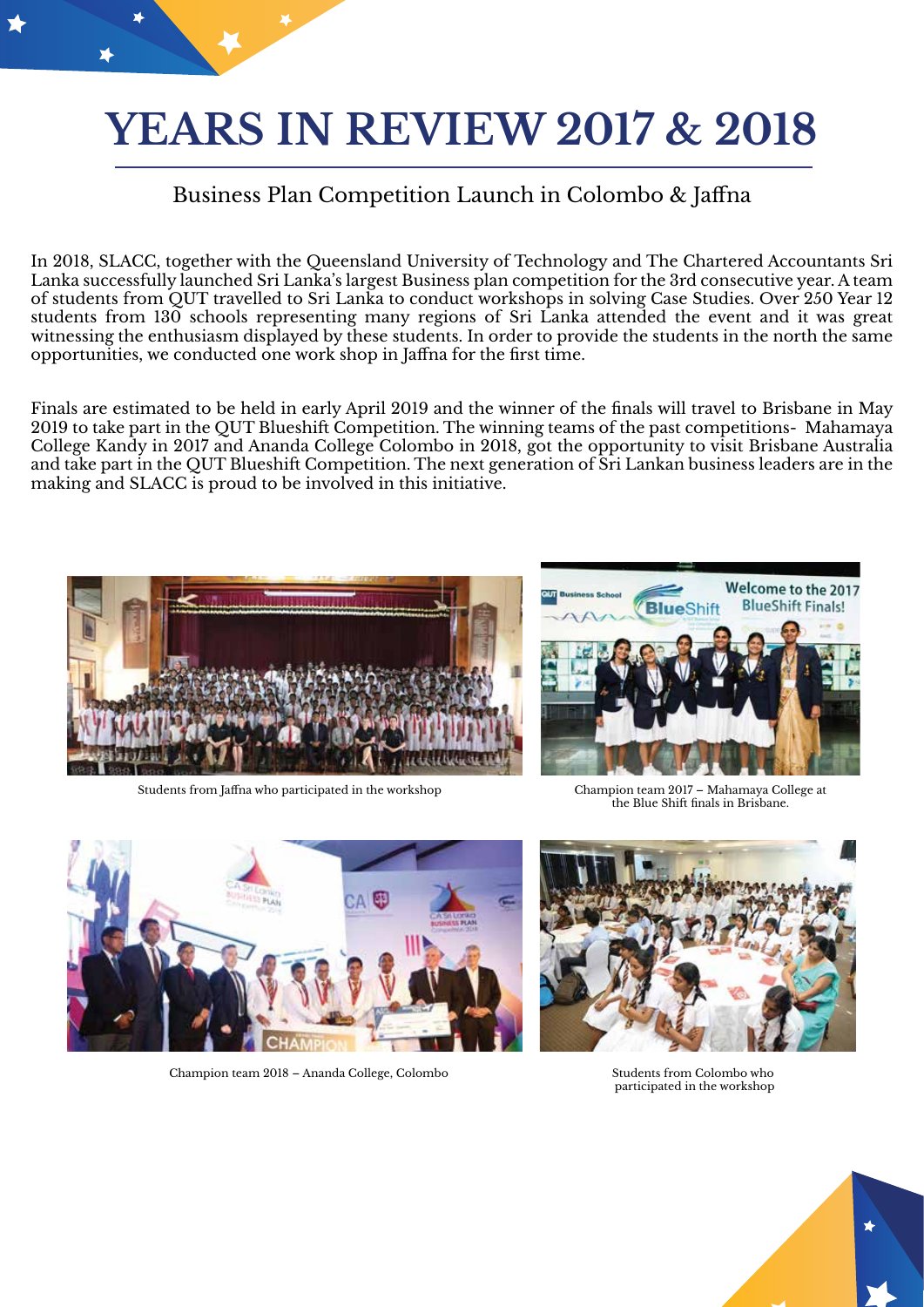#### CEO Forum on "Innovation and Entrepreneurship" with Association of Sri Lanka Australia Chamber of Commerce

Innovation and entrepreneurship have become key pillars of competitive and dynamic economies across the world. Today, countries that have increasingly focused on unique innovation and entrepreneurship have gone onto witness higher productivity, which has in turn resulted in increased economic growth while also creating more job opportunities.

Having understood the importance of innovation and entrepreneurship for Sri Lanka, Sri Lanka Australia Chamber of Commerce together with (CA Sri Lanka) organized a CEOs' Forum to help enhance the country's corporate leadership on this very pertinent topic. CEOs of Sri Lanka's top companies attended the event.

The Forum titled "Innovation and Entrepreneurship" held featured Professor Rowena Barrett, Head of the School of Management of Queensland University of Technology, who is a well-known expert in applying innovation solutions to assist smaller firms to thrive.



From left : CA Sri Lanka President Mr. Jagath Perera, Sri Lanka and Australia Chamber of Commerce President Mr. Kalum De Silva and Professor Peter Green, Head - School of Accountancy of the Queensland University of Technology at the forum.

#### Showcasing Trade and Investment Opportunities in Sri Lanka - held in Brisbane

SLACC organized a yet another successful event together with Consulate General of Sri Lanka to educate on Trade and Investment Opportunities in Sri Lanka. The evening followed by networking session was attended by government officials, Dignitaries, Consul Commercial of the Sri Lankan Consulate, Members of SLACC and Business Leaders.

The agenda encompassed discussions on economic reform and cooperation, free trade and regional trade agreement agendas, market access and investment facilitation and sector specific opportunities for investment in both countries.

These discussions paved the way for regular review of trade and investment matters of bilateral interest and further discussions between stakeholders in the two countries.



Members of SLACC and Business leaders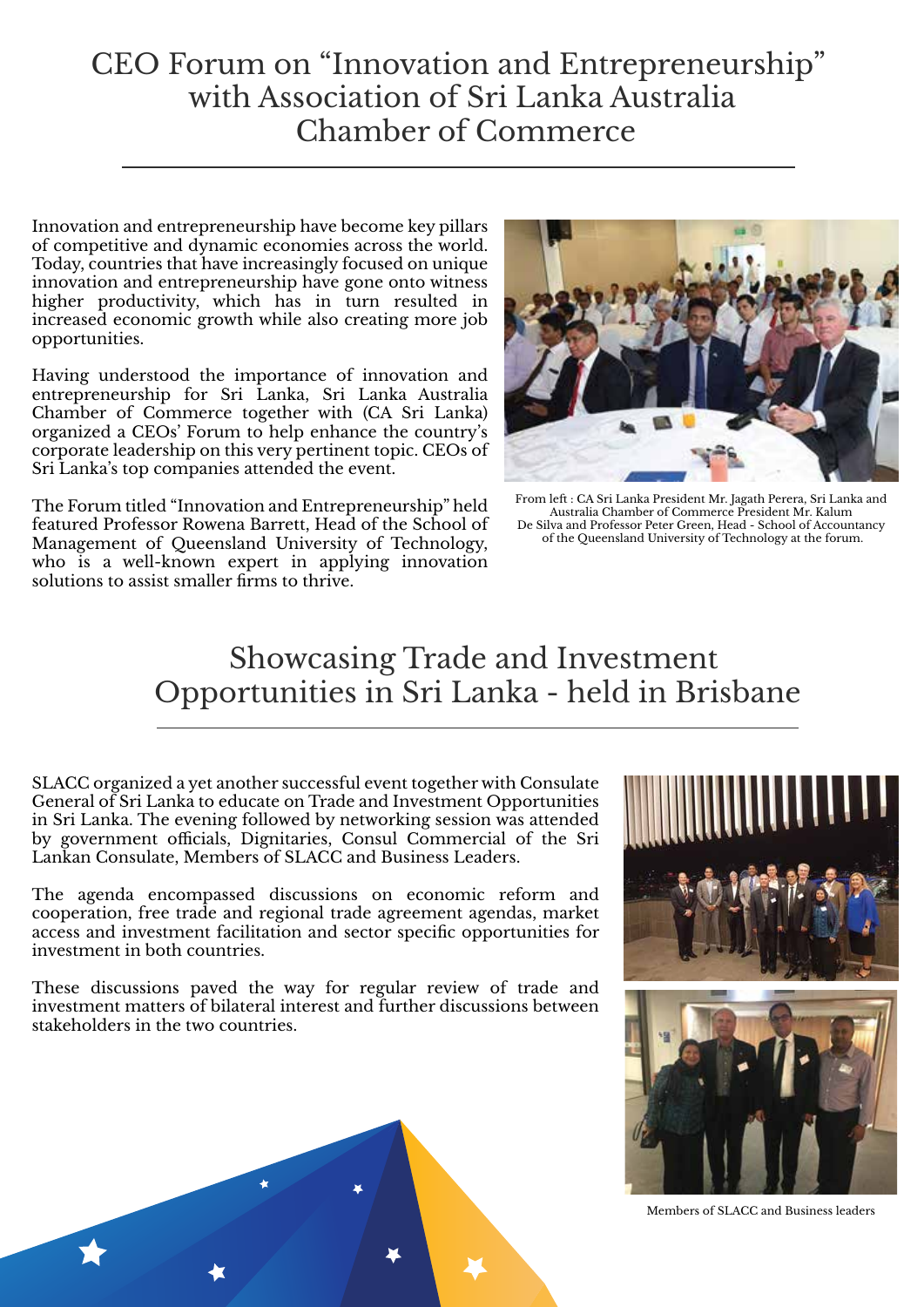#### Development programme

The Australia Awards Women in Executive Leadership Development Program (Sri Lanka) Short Course is the third iteration of a specialized course in leadership to be offered by UQ International Development to participants from the South and West Asia region.

The event was hosted for 23 senior, female leaders from various Ministries/Agencies of the Government of Sri Lanka, including the Sri Lankan Board of Investment, Department of Commerce, Ministry of Development Strategies and Trade, the Sri Lanka Export Development Board, and the Department of Customs.



23 participants from Sri Lanka representing government institutions

The Short Course, supported by funding from the Australian Government through the Department of Foreign Affairs and Trade, will build the capacity of emerging Sri Lankan female leaders to make informed choices about leadership styles and approaches. In doing so, it will provide participants with the skills needed to overcome the stereotypes that influence the interests and motivations of women to participate as leaders in the public service.

The Networking event held thereafter provided an opportunity to build professional linkages between participants and Australian counterparts in government, industry and academia. Mr. Kalum De Silva as the president of SLACC together with Mr. Lal Wickramtunge, the Consul General for Sri Lanka in NSW and QLD also participated in the networking session. SLACC is actively involved in fostering and maintaining these relationships for betterment of both countries.

#### Australian trade mission in Sri Lanka

Another successful Australian Trade mission to Sri Lanka led by the SLACC brought in about \$ 480,000 in investment to Sri Lankan tech sector in 2017.

The trade mission comprised of eight Australian delegates who travelled to attend pre-arranged appointments in Sri Lanka. On the final day of the mission the Australian Companies and their Sri Lankan partners signed their contracts and corporation agreements in its related projects.

At present Australia has a significant need for latest solutions in innovative technology. Sri Lanka has become hub for innovative technology. SLACC is the only integrated bi – lateral member based Chamber umbrella constituted under the Australian Chamber of Commerce and Industry to foster commercial trade and dialogue between Sri Lanka and Australia.

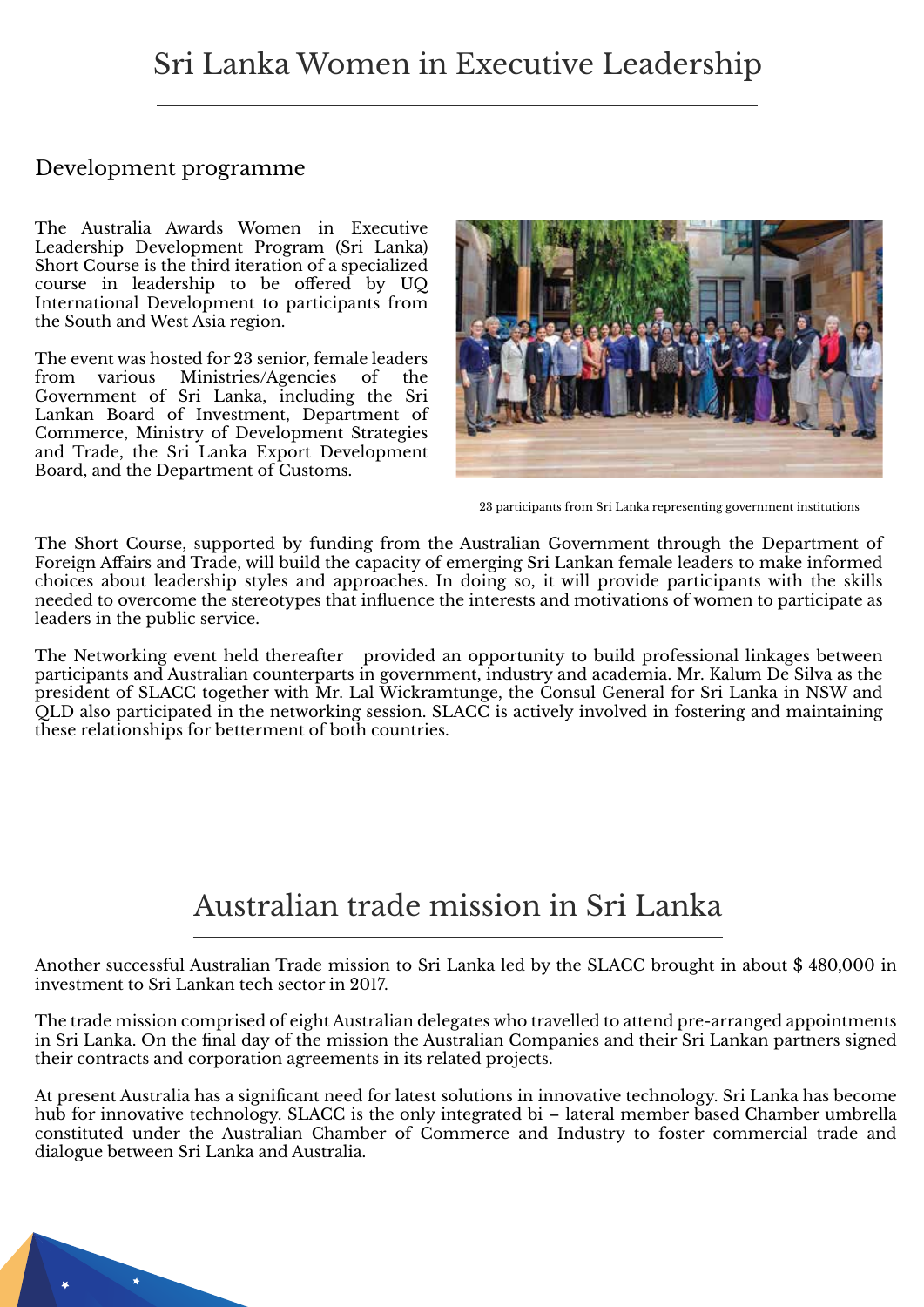

Delegation from Australia and President of SLACC Mr. Kalum De Silva

### Finance Transformation in the Digital Era

An event organized by InfoMate with partnership of Sri Lanka Australia Chamber of Commerce was held on the 17th May at Sofitel Sydney Wentworth. The event was graced by Mr. Lal Wickrematunge the Consul General for Sri Lanka. The focus of the event was to discuss the latest trends in Finance Industry and its implications to Finance professionals and Organizations. SLACC collaborated with InfoMate by opening the event for its members.

InfoMate(Pvt) Limited which is a fully owned subsidiary of John Keells Group, joined SLACC to deliver a presentation as to why Sri Lanka is the next best extended office for financial accounting.

As a result, InfoMate has managed to secure partnerships with Australian Institutions and continues successful relationships with many other Australian counterparts.



Presentation by the InfoMate team

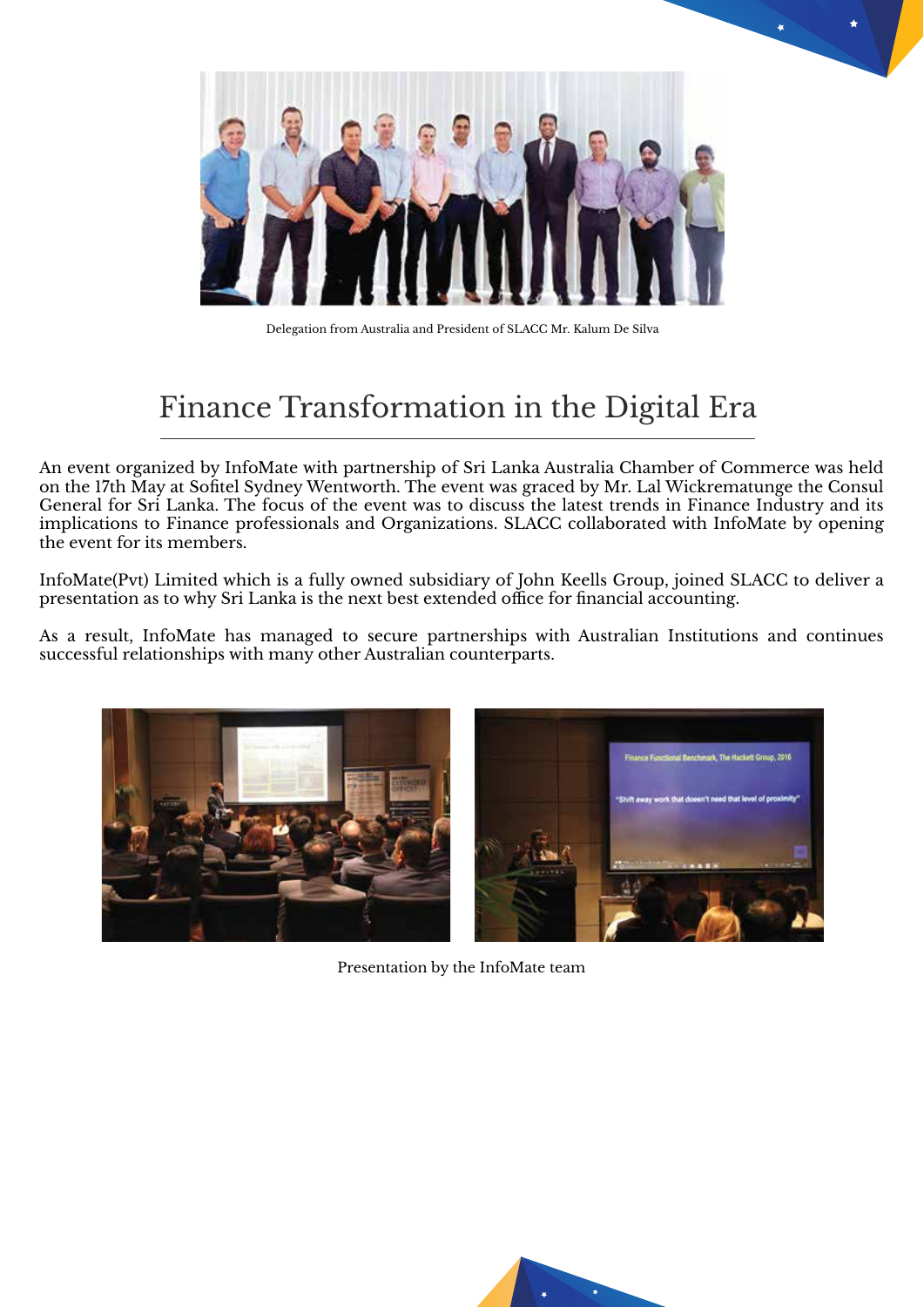Sri Lankan Airlines started direct flights daily to Melbourne in October 2017. This would make the two countries closer by way of access.

SLACC was directly involved in making this a reality with providing support in market research. SLACC take great pride in being part of this historic moment.

Given the number of Sri Lankans residing in and around Victoria, it fulfills a long felt need for a direct service. Direct air connections between countries stimulate two-way tourism, business, trade and people-to-people exchange which are the core ingredients for a vibrant bilateral relationship.

We are now looking back with much satisfaction on a bold commercial decision that has proven to be a significant success for both the National Carrier and Sri Lanka's tourism industry that has opened up new opportunities for the airline and the country.

Following the start of the direct service to Melbourne in October 2017, Australian visitor arrivals to Sri Lanka have grown by extraordinary numbers. Year on year growth in the 9 months up to 30th September 2018 was an astounding 45.16%, according to figures from the Sri Lanka Tourism Development Authority. This was far higher than the 2.8% growth rate that the tourism industry has experienced from all countries combined during this period.



SLACC team joining the inaugural flight from Sri Lanka to Melbourne



#### Invest SL -Investor Forum Sydney

The Colombo Stock Exchange (CSE), in collaboration with the Sri Lankan High Commission in Australia and in association with SLACC hosted a series of Investor Forums in Melbourne and Sydney targeting Australian Institutional Investors and individuals of Sri Lankan origin residing in Australia. The Forums, which were presented under the 'Invest Sri Lanka' brand of programs, would be hosted at the backdrop of the celebration of 70 years of diplomatic ties between Australia and Sri Lanka. Main Objective of the event was to present opportunities available in the Sri Lankan capital market to Australian institutional investors and individuals of Sri Lankan origin. "SLACC" was instrumental in bringing Australian institutional and high-net-worth investors vital to make the event a success.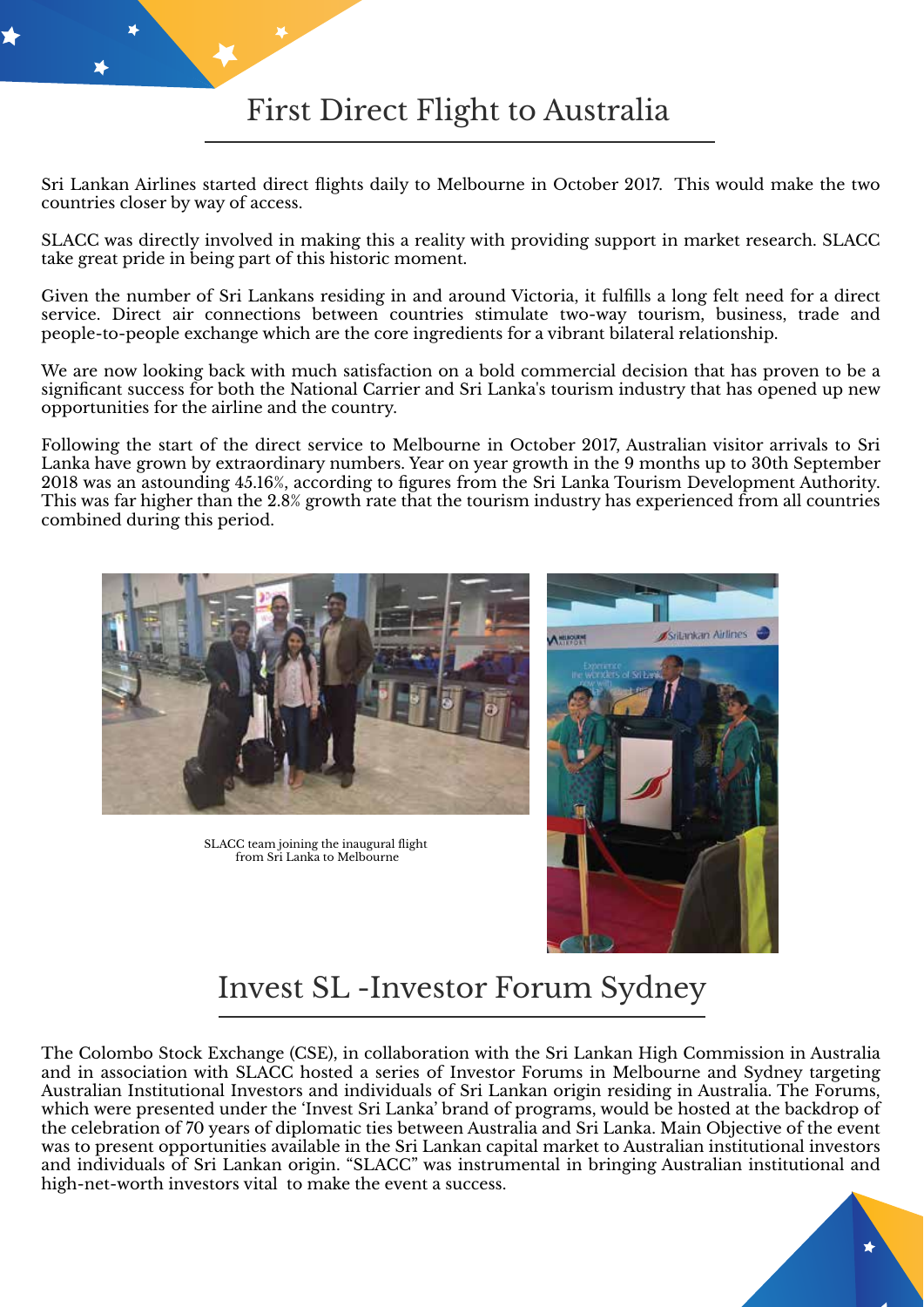





Delegation from Sri Lanka at the Forum

#### SLACC CSR TrailSL Australia (2017 & 2019 )

Trail was initiated in conjunction with the Colours of Courage Trust in an effort to bring together communities across Sri Lanka and collectively drive the nation's fight against cancer. It is a charity walk that carries a message of unity and understanding while raising funds in aid of cancer treatment.

SLACC signed a MoU with Trail SL becoming the first Organization to take Trail SL to an international community. TrailSL Australia was launched in Sydney during a fundraising dinner on 4th February and Walkathon on February 5th 2017. SLACC was honored to part of this noble cause to promote cooperation and joint initiatives that aim to raise funds in Australia towards the Karapitiya cancer Hospital coming up in Galle. SLACC endeavors to raise up to A\$500,000 by 2019 towards TrailSL. At present, SLACC is planning to host two charity events in Brisbane and Melbourne in 2019.



SLACC president Mr. Kalum De Silva with the Organizing committee of TrailSL Australia



Mr. Kalum De Silva – President SLACC addressing the gathering at the evening dinner